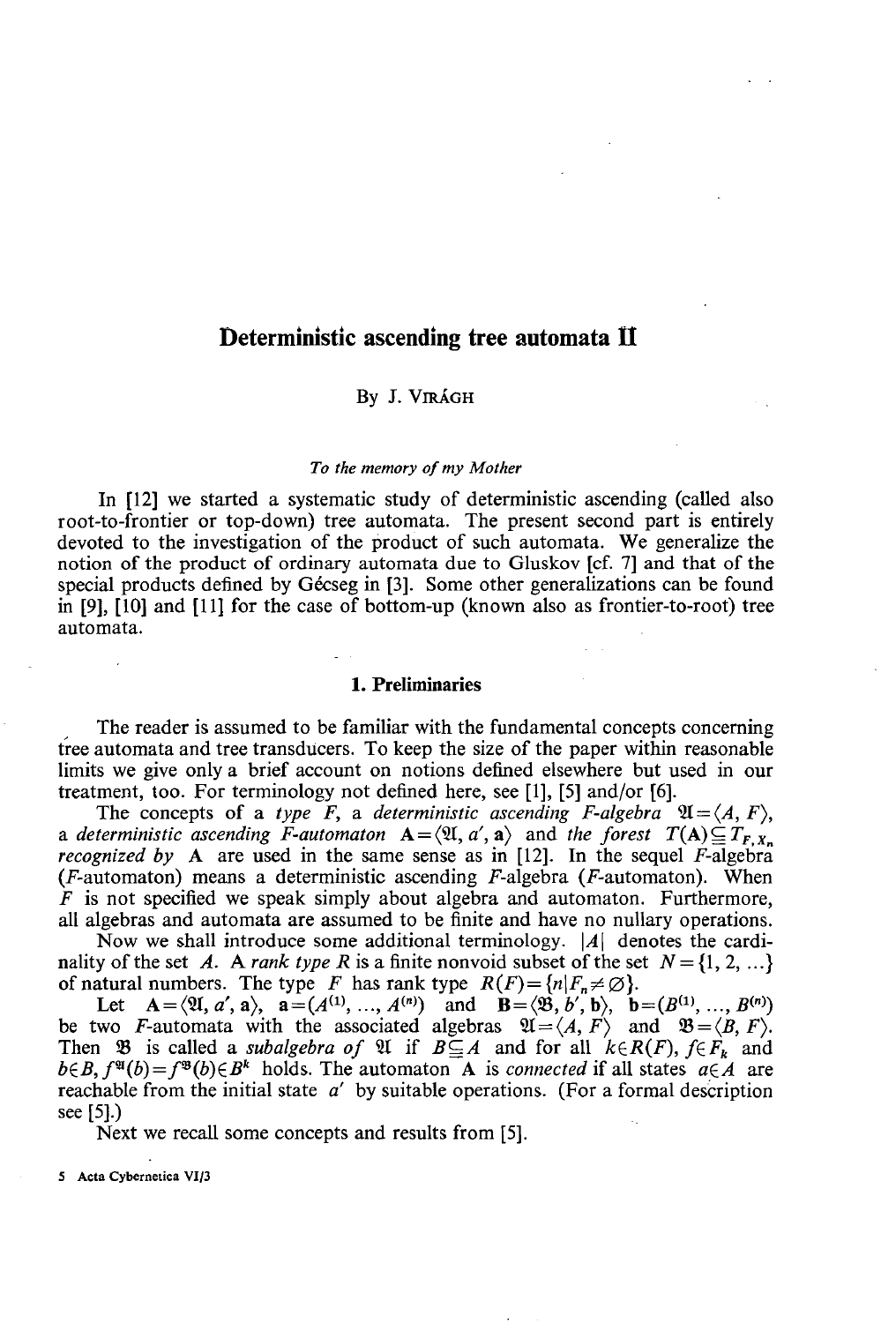A homomorphism of the algebra  $\mathfrak A$  into  $\mathfrak B$  is a mapping  $\varphi: A \rightarrow B$  such that (i) for all  $k \in R(F)$ ,  $f \in F_k$  and  $a \in A$ ,  $f^{\mathfrak{B}}(\varphi(a)) = (\varphi(a_1); \ldots; \varphi(a_k))$ , where  $(a_1, ..., a_k) = f^{\mathfrak{A}}(a)$ . If, in addition

(ii)  $\varphi(a')=b'$  and

(iii) for all  $i = 1, ..., n$ ;  $\varphi(A_i) = B_i$  and  $\varphi^{-1}(B_i) = A_i$  hold, then  $\varphi$  is a *homomorphism of the automaton* A into B. In case of  $\varphi(A) = B$  we call  $\mathfrak{B}$  a *homomorphic image* of  $\mathfrak{A}$ . If  $\varphi$  is also bijective then it is called an *isomorphism*. We say that  $\mathfrak A$  and  $\mathfrak B$  are *isomorphic* and write  $\mathfrak A \cong \mathfrak B$  if there exists an isomorphism  $\varphi$ :  $\mathfrak{A} \rightarrow \mathfrak{B}$ . The same terminology is used for automata.

A *congruence relation of the algebra* 21 is defined as an equivalence relation *Q* on *A* such that

(i) for all  $k \in R(F)$ ,  $f \in F_k$  and  $a, a' \in A$ ,  $a \circ a'$  implies  $a_i \circ a'_i$  where

 $i=1, ..., k, f^{\mathfrak{A}}(a)=(a_1, ..., a_k)$  and  $f^{\mathfrak{A}}(a')=(a'_1, ..., a'_k)$ .

Moreover, *Q* is a *congruence relation of the automaton* A if the additional condition (ii) for all  $i=1,\ldots,n$  and  $a \in A$ ,  $a \in A^{(i)}$  implies  $\rho(a) \subseteq A^{(i)}$ 

holds.

NOTATION. The two trivial congruences of  $\mathfrak A$  will be denoted by  $i = A \times A$ and  $\omega = \{(a, a)|a \in A\}$ , respectively. It is *simple* if it has only trivial congruences.

For any state  $a \in A$  let  $A(a)$  denote the automaton  $\langle \mathfrak{A}, a, \mathfrak{a} \rangle$ . The state *a* is called a 0-state if  $T(A(a)) = \emptyset$ . We say that A is *normalized* if, for all  $k \in R(F)$ ,  $f \in F_k$  and  $a \in A$ , either all of the components of  $f^{\mathfrak{A}}(a)$  are 0-states or none of them is a 0-state. The automaton A is *minimal* if  $|A| \leq |B|$  whenever  $T(A) = T(B)$ .

The following results are from [5].

**Proposition 1.1.** If **B** is a homomorphic image of **A**, then  $T(A) = T(B)$ .

**Proposition** 1.2. If the minimal automaton A is equivalent to the normalized and connected automaton B then A is a homomorphic image of B.

In the rest of this paper we consider only algebras belonging to the class  $K(R)$ of all finite algebras of the fixed rank type *R*. Let *F*,  $F^1$ , ...,  $\overline{F}^k$  be ranked alphabets of rank type R and consider the  $F^i$ -algebras  $\mathfrak{A}_i = (A_i, F^i)$  ( $i = 1, ..., k$ ). Furthermore, let

$$
\psi\colon\thinspace\relax A_1\times\ldots\times\relax A_k\times F\rightarrow F^1\times\ldots\times F^1
$$

*k*  be an arity-preserving mapping, i.e., for every  $m \in R$ ,  $f \in F_m$  and  $\mathbf{a} \in \prod_{i=1}^m A_i$ ,  $\psi(\mathbf{a}, f) =$  $=(f^1, \ldots, f^k)$  implies  $f^i \in F^i_m$  ( $i=1, \ldots, k$ ). Then by the *general product* or, shortly *G-product* of  $\mathfrak{A}_1, ..., \mathfrak{A}_k$  with respect to the *feedback function*  $\psi$  we mean the *k k*   $F$ -algebra  $u = (A, F) = \prod_{i=1}^n u_i$ ,  $F, \psi$  with  $A = \prod_{i=1}^n A_i$  and for arbitrary  $m \in K$ ,  $f \in F_m$  and  $a \in A$  $\mathcal{F} = \left( \frac{n_1 \mathbf{U} \cdot (n_1 \mathbf{u})}{n_1 \mathbf{u} \cdot n_2}, \dots, \frac{n_1 \mathbf{U} \cdot (n_k \mathbf{u})}{n_k \mathbf{u} \cdot n_k} \right)$  $\cdots$ ( $\binom{n_m}{J}$  ( $\binom{n_1(a)}{J}$ ,  $\cdots$ ,  $\binom{n_m}{J}$  ( $\binom{n_k(a)J}{J}$ ),

ê

where  $(f^*,...,f^*) = \psi(a, f)$  and  $\pi_i$  denotes the  $i^*$  projection.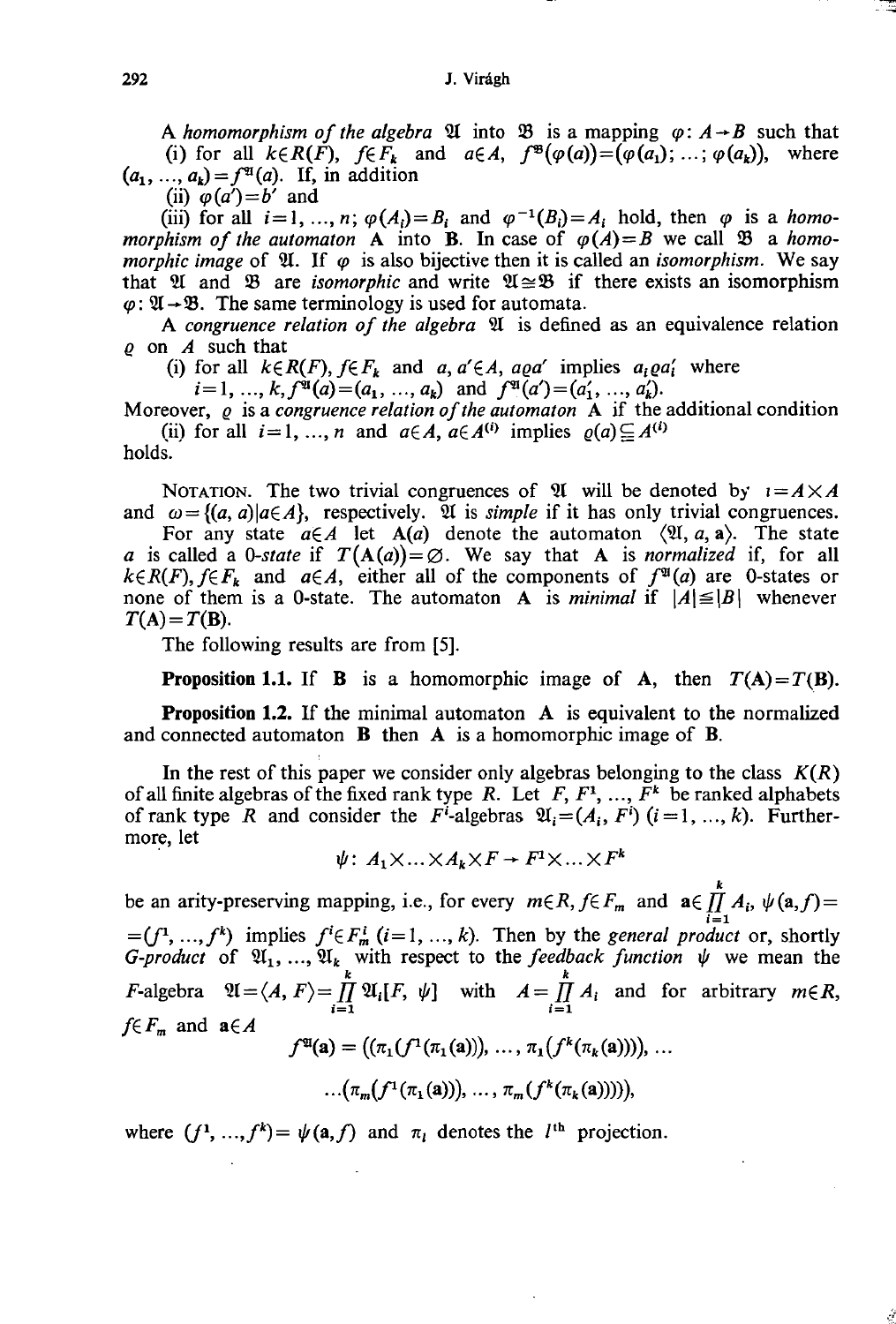To define special types of products let us write  $\psi$  in the form  $\psi = (\psi^{(1)}, ..., \psi^{(k)})$ , where for arbitrary  $a \in A$  and  $f \in F_m$ ,  $\psi(a, f) = (\psi^{(1)}(a, f), ..., \psi^{(k)}(a, f))$ . We say that  $\mathfrak{A}$  is an  $\alpha_i$ -product  $(i = 0, 1, ...)$  if for arbitrary  $j(1 \leq j \leq k) \psi^{(j)}$  is independent *k*  of its  $u^{\text{th}}$  component if  $i+j \leq u \leq k$ . If  $\psi$  is independent of  $\prod_{i=1}^n A_i$ , i.e.,  $\psi$  is **lc**  a mapping of F into  $\iint\limits_{i=1}^{n} F^i$ , then  $\mathfrak A$  is a *quasidirect-product* (shortly Q-product).

Let  $\theta$ -product mean any of the  $\alpha_i$ -products, the Q-product or the G-product. Now take a class K of algebras. Then  $H_{\theta}(K)$  denotes the class of all algebras which can be given as homomorphic images of subalgebras of  $\theta$ -products of algebras from *K*. Similarly,  $I_g(K)$  stands for the class consisting of all algebras which are isomorphic to subalgebras of  $\theta$ -products of algebras from *K*. The class *K* is *homomorphically (isomorphically)* complete with respect to the  $\theta$ -product if  $H_{\theta}(K)$  = *=K(R) (lg(K)=K(R))* holds. Finally, *K* is *forest complete* with respect to the  $\theta$ -product if for every forest  $T \subseteq T_{F, X_n}$  recognizable by deterministic ascending automata there exists a  $\theta$ -product  $\mathfrak{A} = \langle A, F \rangle$  of algebras from K and an automaton  $A = \langle \mathfrak{A}, a', \mathfrak{a} \rangle$  satisfying  $T(A) = T$ .

# **2. Some general properties of the products**

It is obvious that every isomorphically  $\theta$ -complete system is homomorphically  $\theta$ -complete as well. For the converse we note

**Remark 2.1.** For every  $\theta$  there exists a homomorphically  $\theta$ -complete system  $M\subseteq K(R)$  which is not isomorphically  $\theta$ -complete.

To verify this statement take an arbitrary isomorphically  $\theta$ -complete system  $M$ . Since  $I_{\theta}(M)$  contains the one-element algebras there is an  $\mathfrak{A} = \langle A, G \rangle \in M$  and an  $a \in A$  such that

$$
(*)
$$

$$
(*) \t\t for all  $r \in r(G)$  there is a  $g \in G_r$ .
$$

satisfying  $g(a) = (a, ..., a)$ 

holds. Now take the system  $M^* = \{ \mathfrak{A}^* | \mathfrak{A} \in M \}$  where

$$
\mathfrak{A}^* = \langle A \cup B, G \rangle, \quad B = \{a^* | a \in A \quad \text{and} \quad a \text{ satisfies } (*)\}.
$$

The operations of  $\mathfrak{A}^*$  are defined for all  $g \in G$ ,  $a \in A$  and  $a^* \in B$  in the following way:  $g^{\mathfrak{A}^*}(a^*) = g^{\mathfrak{A}}(a)$  and

$$
g^{\mathfrak{A}^*}(a) = \begin{cases} g^{\mathfrak{A}}(a) & \text{if } g^{\mathfrak{A}}(a) \neq (a, ..., a) \\ (a^*, ..., a^*) & \text{otherwise.} \end{cases}
$$

Evidently,  $M^*$  cannot be isomorphically  $\theta$ -complete but it will turn out to be homomorphically  $\theta$ -complete.

Let  $\mathfrak{C} = \langle C, H \rangle$  be an arbitrary algebra. Assume that  $\mathfrak{C}$  is isomorphic to a subalgebra  $\mathfrak D$  of the  $\theta$ -product  $\prod_{i=1}^k \mathfrak{A}_i[H, \psi]$  from *M*. Constructing the  $\theta$ -product  $\prod_{i=1}^k \mathfrak{A}_i^*[H, \psi^*]$  from  $M^*$  it is not difficult to prove that  $\mathfrak{C}$  is a homomorphic **5\***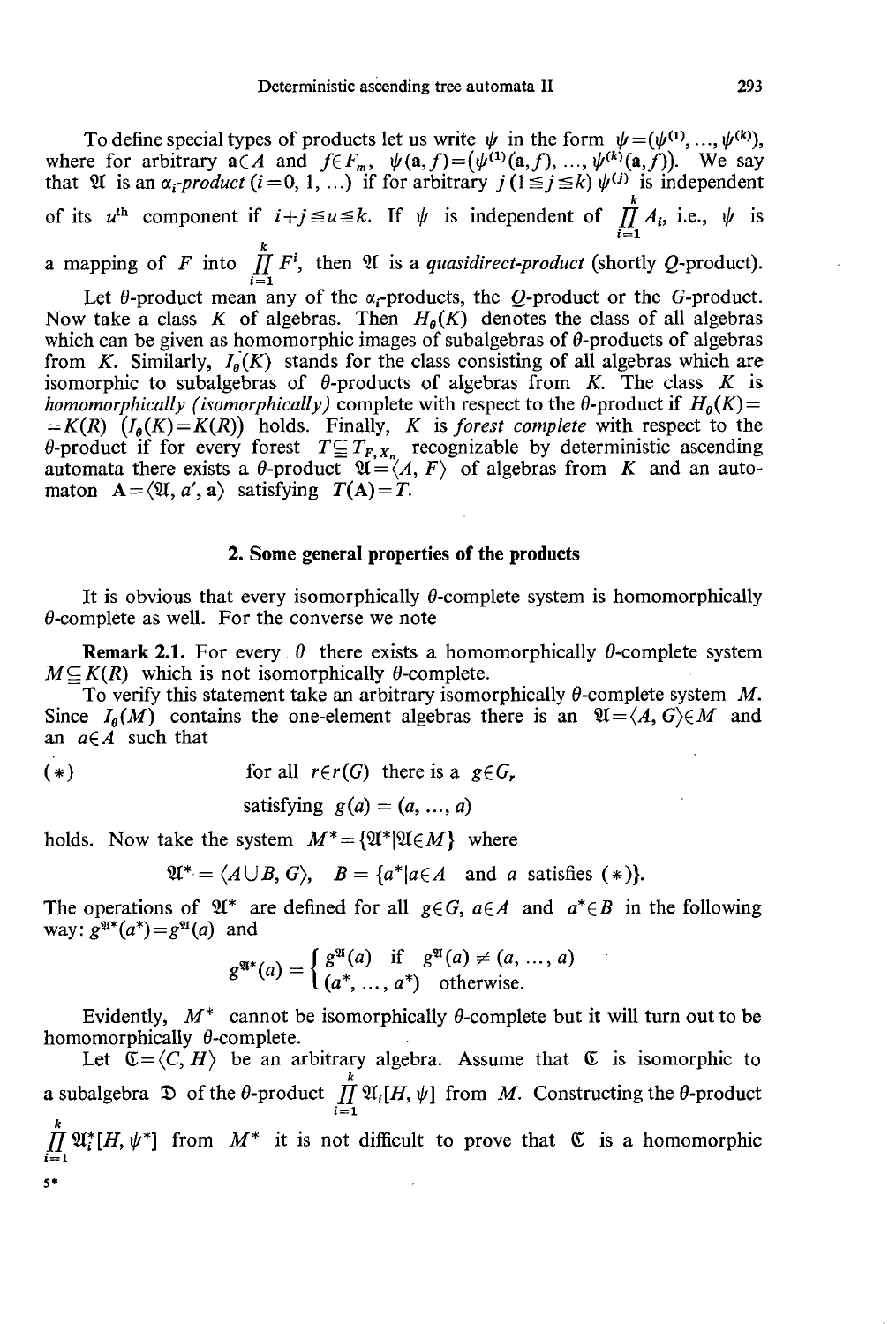image of a subalgebra  $\mathfrak{D}^*$  of this product. Here  $\psi^*$  is defined by  $\psi^*(a, h) = \psi(\hat{a}, h)$ where  $\hat{a}$  can be obtained 'by removing the stars', i.e., if  $\pi_i(\hat{a}) \in A$  then  $\pi_i(\hat{a}) =$  $=\pi$ <sub>*i*</sub>(a) else if  $\pi$ <sub>*i*</sub>(a)=a<sup>\*</sup> $\in$ B then  $\pi$ <sub>*i*</sub>(a)=a for all *i*=1, ..., *k*.

For ordinary automata the notion of the completeness with respect to the automaton mappings have been introduced. (See, e.g. [4].) Now we shall define a similar concept concerning 'tree automaton mappings', i.e., top-down tree transformations.

In the sequel we shall use the general terms such as *top-down tree transducers*  and *top-down tree transformations* induced by them, *deterministic, connected* or *minimal transducers* in their usual meaning (c.f. [1], [2] or [6]).

A top-down tree transducer  $\mathscr{A} = \langle T_{F,X_n}, A, T_{G,Y_m}, A', \Sigma_{\mathscr{A}} \rangle$  is uniform if each rule  $af \rightarrow p(a \in A, f \in F_1, l \in R(F), p \in T_{G,Y_m \cup A \subseteq I}$  can be written in the form  $af \rightarrow q(a_1\xi_1, ..., a_i\xi_i)$  for some  $q \in T_{G,Y_m \cup \overline{z_i}}$ . In this section by a transducer  $\mathscr A$  we shall mean a deterministic uniform top-down tree transducer having exactly one rule  $af \rightarrow p$  for every  $(a, f) \in A \times F$ . Moreover, all transducers are assumed to have the fixed input rank type *R.* 

Let  $\mathscr{A} = \langle T_{F,X_n}, A, T_{G,Y_m}, a', \Sigma_{\mathscr{A}} \rangle$  and  $\mathscr{B} = \langle T_{F,X_n}, B, T_{G,Y_m}, b', \Sigma_{\mathscr{B}} \rangle$  be transducers and take a mapping  $\varphi$ :  $A \rightarrow B$ . If the following three conditions are satisfied for arbitrary  $af \rightarrow q(a_1\xi_1, ..., a_i\xi_i)$  and  $ax_i \rightarrow t \in \Sigma_{af}$  then  $\varphi$  is called a *homomorphism* of  $\mathcal A$  into  $\mathcal B$ 

(i) if  $af \rightarrow q(a_1\xi_1, ..., a_i\xi_i) \in \Sigma_{\mathscr{A}}$  then  $bf\rightarrow q(b_1\xi_1, ..., b_l\xi_l) \in \Sigma_{\mathcal{B}}$  where  $b = \varphi(a), b_j = \varphi(a_j) \ (j = 1, ..., l),$ (ii) if  $ax_i \rightarrow t \in \Sigma_{\mathscr{A}}$  then  $bx_i \rightarrow t \in \Sigma_{\mathcal{B}}$  where  $b = \varphi(a)$ , (iii)  $\varphi(a') = \varphi(b')$ .

If  $\varphi$  is surjective then  $\mathscr B$  is a *homomorphic image* of  $\mathscr A$ . The following result has been obtained in [2].

**Proposition 2.2.** If there is a homomorphism from  $\mathscr A$  into  $\mathscr B$  then  $\tau_{\mathscr A} = \tau_{\mathscr B}$ .

The *n*-ary *F*-automaton  $A = \langle \langle A, F \rangle, a', a \rangle$  belongs to the transducer  $\mathcal{A} =$  $=\langle T_{F,X_n}, A, T_{G,Y_m}, a', \Sigma_{\mathscr{A}} \rangle$  if

(i) for all  $a \in A$ ,  $k \in R(F)$  and  $f \in F_k$ ,  $f^{\mathfrak{A}}(a) = (a_1, \ldots, a_k)$  implies

 $af \rightarrow p(a_1\xi_1, ..., a_k\xi_k) \in \Sigma_{\mathcal{A}}$  for some  $p \in T_{G, Y_m \cup \mathcal{Z}_k}$  and

(ii) for  $1 \le i \le n$ ,  $a \in A^{(i)}$  iff  $ax_i \rightarrow q \in \Sigma_{\mathcal{A}}$  for some  $q \in T_{G,Y_m}$ .

Aut  $({\mathcal{A}})$  denotes the class of all automata belonging to  ${\mathcal{A}}$ . Now we can introduce the class  $\text{Alg}(\mathcal{A})$  of all algebras belonging to  $\mathcal{A}$ :

 $\mathfrak{A} = \langle A, F \rangle \in \text{Alg}(\mathcal{A})$  iff there is an automaton  $A = \langle \mathfrak{A}, a \rangle \in \text{Aut}(\mathcal{A})$ .

A system  $M \subseteq K(R)$  is *complete* with respect to the  $\theta$ -product if for every tree transformation  $\tau: T_{F,X_n} \to T_{G,Y_m}$  there is a transducer  $\mathscr A$  and a  $\theta$ -product 21 of algebras from *M* such that  $\tau = \tau_{\mathscr{A}}$  and  $\mathfrak{A}(\epsilon)$  and  $\mathfrak{A}(\mathscr{A})$  hold.

In the proof of the following theorem we need the concept of the paths of a tree p. For arbitrary type F,  $n \in N$  and  $p \in T_{F, X_n}$ , path (p) stands for the smallest subset of *(FxN)\** satisfying

(i) if  $p = x_i$  ( $l \le i \le n$ ) then path (p) consist of the empty word *e*, and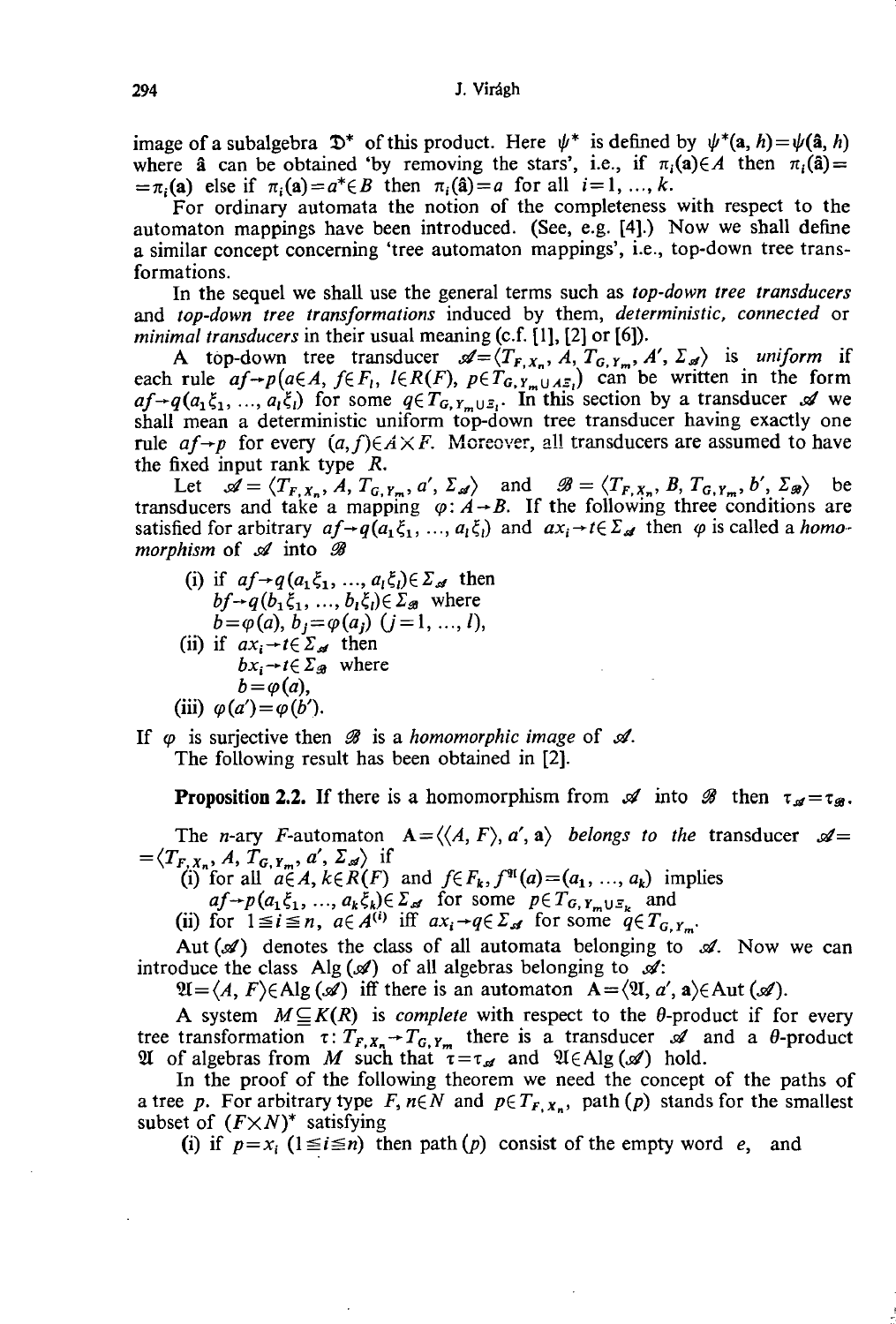(ii) if  $p=f(p_1, ..., p_k)$ ,  $k \in R$ ,  $f \in F_k$ ,  $p_1, ..., p_k \in T_{F, X_n}$  then path  $(p) = \bigcup_{i=1} (f, i)$  path  $(p_i)$ .

Moreover, for arbitrary set  $T \subseteq T_{F, X_n}$  define path  $(T) = \bigcup_{i=1}^n (p_i + T_i)$ . The *realization of the path*  $v \in \text{path}(T_{F,X_n})$  in the *F*-algebra  $\mathfrak{A} = \langle A, F \rangle$  is the mapping  $v^{\mathfrak{A}}$ :  $A \rightarrow A$  given by

- (i)  $ae^{\overline{u}} = a$  for all  $a \in A$  and
- (ii)  $av^{\mathfrak{A}} = c$  iff  $v = u(f, i)$ ,  $au^{\mathfrak{A}} = b$  and  $\pi_i(f(b)) = c$  holds for  $u \in \text{path}(T_{F,X_n}), k \in \mathbb{R}, f \in F_k, 1 \leq i \leq k \text{ and } b \in \mathbb{A}.$

**Theorem 2.3.** With respect to arbitrary  $\theta$ -product the homomorphic completeness, the completeness and the forest completeness are equivalent to each other.

*Proof.* (1) Let the system  $M \subseteq K(R)$  be homomorphically complete with respect to the  $\theta$ -product. Further, let  $\tau$  be an arbitrary transformation induced by the connected transducer  $\mathscr{A} = \langle T_{F,X_n}, A, T_{G,Y_m}, a', \Sigma_{\mathscr{A}} \rangle$  and let  $A = \langle \mathfrak{A}, a', \mathfrak{a} \rangle \in$  $\in$ Aut  $(\mathscr{A})$ .

As M is homomorphically  $\theta$ -complete there exist a  $\theta$ -product  $\mathfrak{C} = \langle C, F \rangle =$ s  $= \iint \mathfrak{C}_i[F, \psi]$  from *M* and a subalgebra  $\mathfrak{C}$  of  $\mathfrak{C}$  such that  $\mathfrak{A}$  is a homomorphic  $i=1$ image of  $\epsilon$  under some homomorphism  $\varphi$ . Taking the subalgebra  $\epsilon$  of  $\epsilon$ generated by a  $c' \in \varphi^{-1}(a')$  it follows easily that A is a homomorphic image of the connected automaton  $C^* = \langle C^*, c', \mathbf{c} \rangle$  under  $\varphi$ . (The final state vector **c** of  $C^*$ can be given using the inverse of  $\varphi$ .) Let us consider the transducer  $\mathscr{C}^* = \langle T_{\mathbf{r},\mathbf{r}}, C^*, T_{\mathbf{r},\mathbf{r}}, \cdot, C', \Sigma_{\varphi} \rangle$  satisfying

$$
\mathscr{C}^* = \langle T_{F,X_n}, C^*, T_{G,Y_m}, c', \Sigma_{\mathscr{C}^*} \rangle \text{ satisfying}
$$

- (1)  $c_j \rightarrow p(c_1\zeta_1, ..., c_k\zeta_k) \in \mathbb{Z}_{\mathscr{C}^*}$  in  $\varphi(c) = a, \varphi_i(c_i) = a_i$  ( $i = 1, ..., k$ ) and
- (ii)  $cx_i \rightarrow q \in \Sigma_{\mathscr{C}^*}$  iff  $\varphi(c)=b$  and  $bx_i\rightarrow q\in \Sigma_{\mathscr{A}}$

for all  $f \in F$ ,  $c \in C^*$  and  $1 \leq i \leq n$ .

This construction ensures that  $\varphi$ :  $\mathscr{C}^* \rightarrow \mathscr{A}$  is a homomorphism. Hence, by Proposition 2.2,  $\tau_{\mathscr{C}} = \tau_{\mathscr{A}}$ . But taking the transducer  $\mathscr{C} = \langle T_{F,X_n}, C, T_{G,Y_m}, c', \Sigma_{\mathscr{C}} \rangle$ where

$$
\Sigma_{\mathscr{C}} = \Sigma_{\mathscr{C}^*} \cup (cf \to q_{c,f}(c_1\xi_1, ..., c_k\xi_k) | c \notin C^*, f \in F, f^{\mathfrak{C}}(c) = (c_1, ..., c_k)),
$$

and  $q_{c,f}$  is an arbitrary tree from  $T_{G,Y_m} \cup \mathcal{E}_k$  it is obvious that  $\tau_{\mathscr{C}} = \tau_{\mathscr{C}^*} = \tau$  and  $E\in Alg$  ( $\mathscr{C}$ ) which proves the  $\theta$ -completeness of *M*.

(2) Now let M be a  $\theta$ -complete system. Take an arbitrary algebra  $\mathfrak{A} = \langle A, F \rangle$ with  $A=(a_0, a_1, ..., a_{n-1})$ . Without loss of generality we may assume  $n>1$ . Choose a *j* $\in$ *R* and construct the algebra  $\mathfrak{A} = \langle A, G \rangle$  with  $G_i = F_i$  if  $i \neq j$  and  $G_j = F_j \cup \{h\}$ where *h* is a new operational symbol. For all  $g \in G$  and  $a_i \in A$  realize g such that

$$
g^{\hat{\mathfrak{A}}}(a_i) = \begin{cases} \underbrace{(a_{i+1(\text{mod }n)}, \dots, a_{i+1(\text{mod }n})}_{j \text{ times}}) & \text{if } g = h \text{ and} \\ g^{\mathfrak{A}}(a_i) & \text{otherwise.} \end{cases}
$$

Define the associated transducer  $\mathscr{A}=(T_{G,X_1}, A, T_{G,Y_2}, a_0, \Sigma_{\mathscr{A}})$  by the following rules for all  $g \in G$  and  $a_i \in A$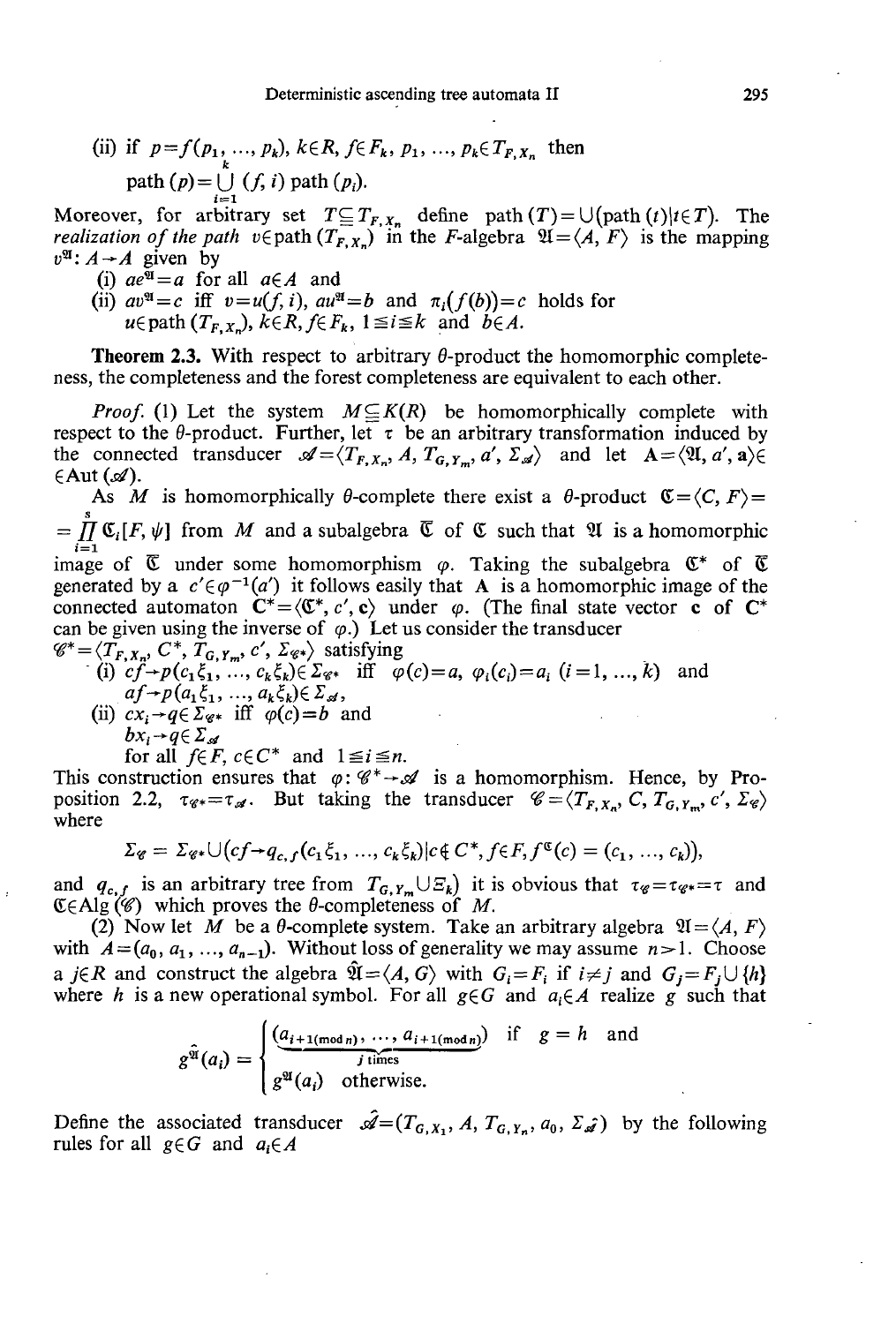(i)  $a_ig \rightarrow g(a_1\xi_1, ..., a_k\xi_k) \in \Sigma_{\hat{d}}$  iff  $g^{\tilde{q}}(a_i) = (a_1, ..., a_k)$  and (ii)  $a_i x_1 \rightarrow y_{i+1} \in \Sigma \hat{d}$ .

The  $\theta$ -completeness of *M* ensures that there exists a  $\theta$ -product  $\mathfrak{B} = \prod^s \mathfrak{B}_i[G, \psi]$ 

**¡ = 1**  from *M* and a transducer  $\mathcal{B} = (T_{G,X_1}, B, T_{G,Y_n}, D_0, \mathcal{L}_{\mathcal{B}})$  equivalent to  $\mathcal{B}$  such<br>that  $\mathfrak{D} \in \Lambda$  of  $\mathcal{B}$ . Take the connected subtransducer  $\mathcal{B}^* = \langle T, D^* | T \rangle = \mathcal{B}^*$ that  $\omega \in \mathcal{A}$  and the connected subtransposition  $\mathcal{B}^* = \langle I \circ X, I \circ J, I \circ \mathcal{B}, \mathcal{B}^* \rangle$  by  $\mathcal{A}^* \circ \mathcal{B}^*$ of  $\omega$  and the corresponding connected subalgebra  $\omega = \omega$ ,  $\omega$ ,  $\omega$ . Now we are going to prove that  $\hat{\mathfrak{A}}$  is a homomorphic image of this  $\mathfrak{B}^*$ .

To this end define the correspondence  $\varphi: B^* \to A$  by  $\varphi(b_0 u^{*}) = a_0 u^u$  for every  $u \in \text{path}(T_{G,X_1})$ . Since  $\mathcal{B}^+$  and  $\mathcal{U}$  are connected  $\varphi$  is defined for all  $b \in B^+$ and  $\varphi(B^*) = A$ . We claim that  $\varphi$  is a well defined mapping, i.e.  $b = b_0 u^{\omega} = b_0 v^{\omega}$ implies  $a_0u^{\hat{u}}=a_0v^{\hat{u}}$  for all  $u, v \in \text{path}(T_{G,X_1})$ . Assume to the contrary that there are  $u, v \in \text{path } (T_{G,X_1})$  such that  $b = b_0 u^{g*} = b_0 v^{g*}$  and  $a_i = au^u \neq a_0 v^u = a_j$ .

The realization of *h* ensures the existence of trees  $p, q \in T_{G,X}$ , with the following properties

(i)  $u \in \text{path}(p)$ ,  $v \in \text{path}(q)$ ,

- (ii) if  $z \in \text{path}(p)$  then  $a_0 z^{\mathfrak{A}} = a_i$  and
- if  $w \in \text{path}(q)$  then  $a_0 w^{\mathfrak{A}} = a_j$ .

Then we have

(iii) fr  $(\tau_{\mathcal{A}}(p)) \in \{y_{i+1}\}^*$ , fr  $(\tau_{\mathcal{A}}(q)) \in \{y_{j+1}\}^*$ .

Taking two arbitrary trees  $\bar{p}, \bar{q} \in T_{G,X_1}$  with  $u \in \text{path}(\bar{p})$  and  $v \in \text{path}(\bar{q})$  we can construct the trees *p, q* satisfying (ii) by substituting the leaves of *p* and *q* by suitable trees from  $T_{\{h\}, X_1}$ .

From the equivalence of  $\hat{\mathscr{A}}$  and  $\mathscr{B}^*$  it follows easily that the transducer *38\** is nondeleting. This, by property (iii) means that during the translation of *p* in  $\mathscr{B}^*$  we have to apply some production  $bx_1 \rightarrow t$  where fr  $(t) \in \{y_{i+1}\}^*$ . On the other hand, the translation of  $q$  requires a production  $bx_1 \rightarrow \overline{t}$  with  $f(r) \in$  $\{y_{i+1}\}^*$ . Hence, by the assumption  $a_i \neq a_i$ , the contradiction  $bx_i \rightarrow t$ ,  $bx_i \rightarrow \overline{t} \in \Sigma_{\mathfrak{B}^*}$ and  $t \neq \overline{t}$  follows.

At last, by the definition of  $\varphi$ 

$$
f(\varphi(b)) = f(a_0 v^{\hat{\mathbf{u}}}) = (a_0 v(f, 1)^{\hat{\mathbf{u}}}, \dots, a_0 v(f, k)^{\hat{\mathbf{u}}}) =
$$
  
=  $(\varphi(b_0 v(f, 1)^{\mathbf{u}+}), \dots, \varphi(b_0 v(f, k)^{\mathbf{u}+}) = \varphi(f(b))$  holds

for all  $v \in \text{path}(T_{G,X_1}), b = b_0 v^{3*} \in B^*, k \in R$  and  $f \in F_k$  proving that  $\varphi$  is a homomorphism. Now it is evident that  $\mathfrak U$  is a homomorphic image under  $\varphi$  of the subalgebra  $\overline{\mathfrak{B}}^* = \langle B^*, F \rangle$  of the  $\theta$ -product  $\overline{\mathfrak{B}} = \prod_{i=1}^s \mathfrak{B}_i[F, \overline{\psi}]$  where  $\overline{\psi}$  is the restriction of  $\psi$  to  $\prod_{i=1} B_i \times F$ .

(3) It is quite obvious that every homomorphically  $\theta$ -complete system  $M$  is forest complete with respect to the  $\theta$ -product as well (cf. Proposition 1.1).

(4) At last, assume that  $M$  is a forest complete system with respect to the  $\theta$ -product. Take an arbitrary algebra  $\mathfrak{A} = \langle A, F \rangle$  with  $A = \{a_0, ..., a_{n-1}\}$ . Choosing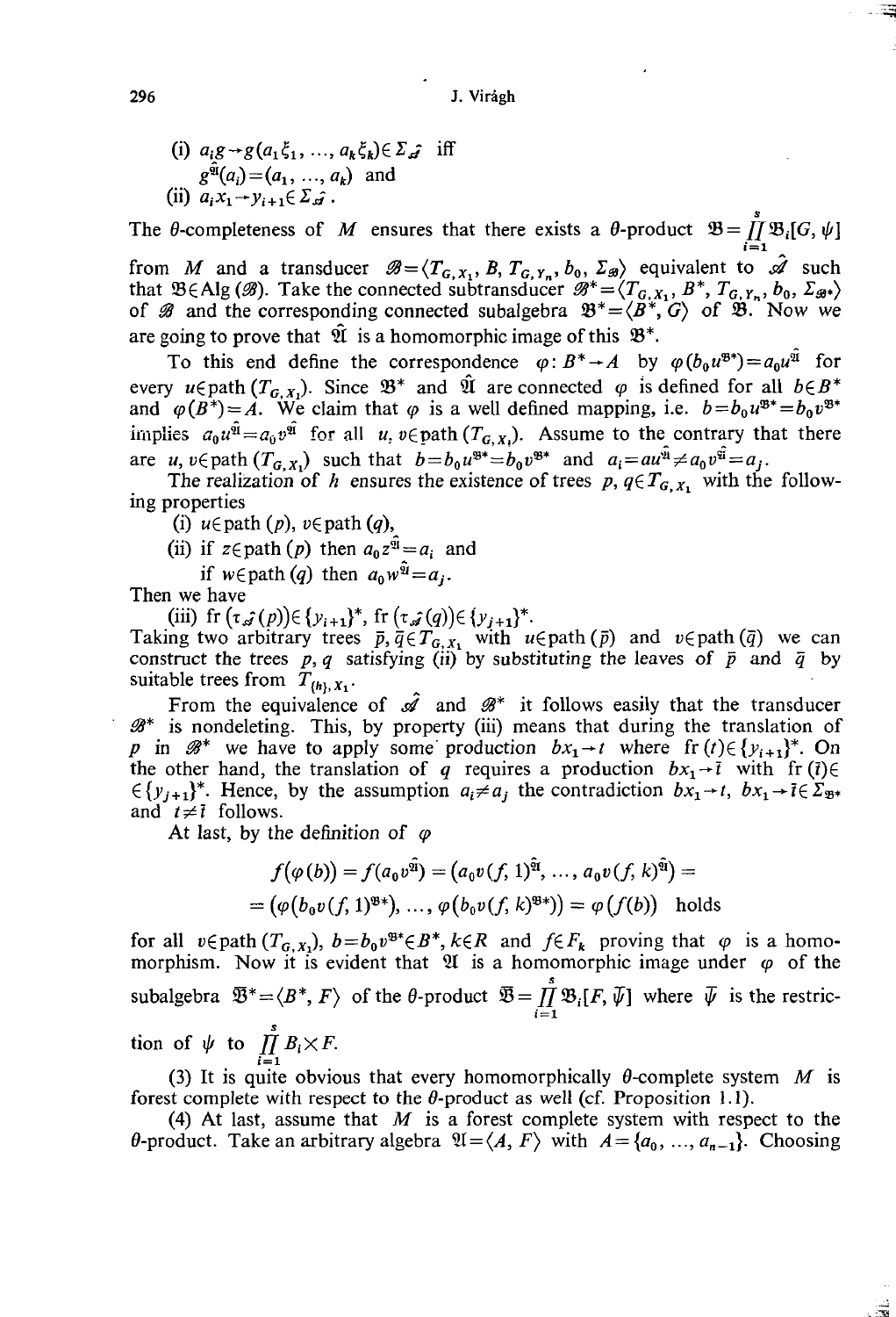a new operational.symbol *h* and proceeding in the same way as in case (2) construct the algebra  $\hat{\mathfrak{A}} = \langle A, G \rangle$ . The definition of h ensures that the automaton  $\hat{A} =$  $=\langle \hat{\mathfrak{A}}, a_0, \{a_0\} \rangle$  is connected and normalized. Moreover, by the proof of Theorem 8 in [5] A is a minimal automaton since it has no two different equivalent states.

The forest completeness of  $M$  implies the existence of an automaton  $C =$ i  $=\langle \mathfrak{C}, c', \mathfrak{c} \rangle$  equivalent to A where  $\mathfrak{C} = \prod \mathfrak{C}_i[G, \psi]$  is a 0-product from *M.* As  $i=1$ the realization of *h* results that every connected automaton equivalent to A is normalized and, even more, it has no 0-states, the connected subautomaton  $C^*$  =  $=\langle \mathfrak{C}^*, c', \mathfrak{c}^* \rangle$  of C is normalized, too. Therefore, by Proposition 1.2 the minimal automaton  $\hat{A}$  is a homomorphic image of  $C^*$ . Now it is trivial that omitting h the algebra  $\mathfrak{A} = \langle A, F \rangle$  is a homomorphic image of the subalgebra  $\mathfrak{C}^* = \langle C^*, F \rangle$ of the  $\theta$ -product  $\overline{\mathfrak{C}} = \prod_{i=1}^{r} \mathfrak{C}_{i} [F, \overline{\psi}]$ , where  $\overline{\psi}$  is the restriction of the feedback func- $\frac{11}{1}$ tion  $\psi$  to  $\prod_{i=1}^{t} C_i \times F$ .  $\Box$ 

### **3. Complete systems with respect to some special types of products**

In this section we shall investigate the isomorphically  $\theta$ -complete systems if  $\theta = Q$ ,  $\alpha_0$  and *G*, and derive some properties of the homomorphically *G*-complete systems as well.

For the sake of brevity let us introduce the relation  $\mathfrak{A} \lt^{\theta} \mathfrak{B}$  iff  $\mathfrak{A}$  can be isomorphically embedded into a  $\theta$ -product of  $\mathcal{B}$  with a single factor. When  $\theta = Q$ we have

**Theorem 3.1.** A system  $K \subseteq K(R)$  is isomorphically complete with respect to the quasidirect product iff for every simple algebra  $\mathfrak{A}$  there is a  $\mathfrak{B} \in K$  such that  $\mathfrak{A} \lt_{\mathcal{Q}} \mathfrak{B}$  holds.

*Proof.* The sufficiency of the condition can easily be derived from the transitivity of the relation  $\prec_o$  and from the following assumption

(\*) For an arbitrary algebra  $\mathfrak C$  a simple algebra  $\mathfrak A$  satisfying  $\mathfrak C\prec_0\mathfrak A$  can be constructed.

To verify (\*), take the algebra  $\mathfrak{C} = \langle C, F \rangle$ ,  $C = \{c_0, ..., c_k\}$ . We define the algebra  $\mathfrak{A} = \langle A, G \rangle$  as follows. The base set of  $\mathfrak A$  is the disjoint union  $A = C \cup \{c_{k+1}, \ldots, c_{p-1}\},$ where *p* is an arbitrary prime number with  $p-1 > k$ . Suppose that  $j \in R$ . In this case let  $G_i = F_i$  for all  $i \neq j$  and  $G_j = F_j \cup \{h\}$  where *h* is a new operational symbol. The realization of the operations in  $\mathfrak A$  is given by

$$
g^{\mathfrak{A}}(c_i) = \begin{cases} g^{\mathfrak{C}}(c_i) & \text{if } g \in F \text{ and } 0 \leq i \leq k, \\ \frac{(c_i, \ldots, c_i)}{n \text{ times}} & \text{if } n \in R, g \in F_n \text{ and } k < i \leq p-1, \\ \frac{(c_{i+1 \pmod{p}}, \ldots, c_{i+1 \pmod{p}})}{j \text{ times}} & \text{if } g = h \text{ and } 0 \leq i \leq p-1. \end{cases}
$$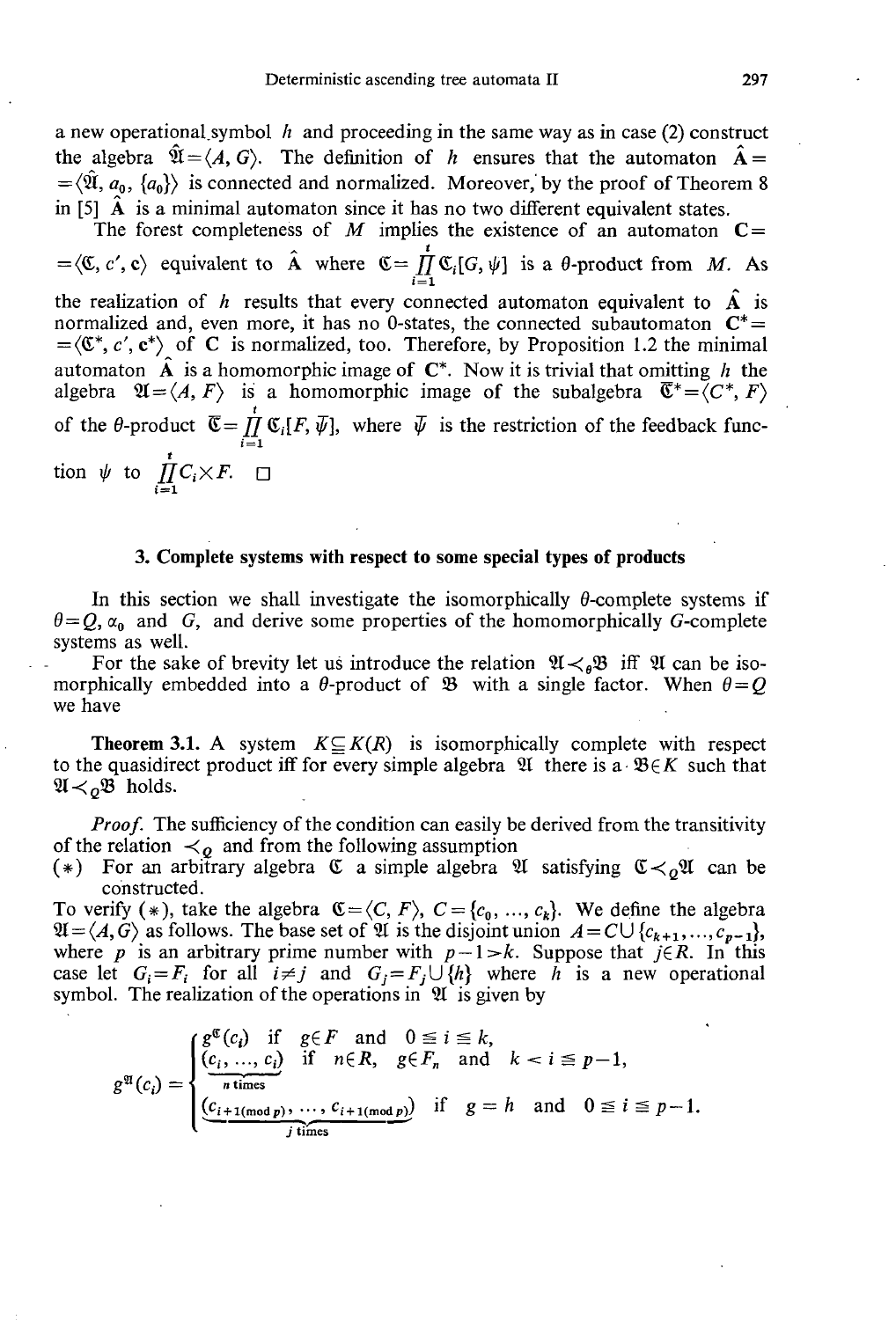#### 298 J. Virágh

The introduction of the new operation *h* guarantees the simplicity of  $\mathfrak{A}$ .  $\mathfrak{C} \prec_{\rho} \mathfrak{A}$ follows evidently by considering the product  $\mathfrak{A}[F,\psi]$  with the feedback function  $\psi(f)=f$  for every  $f \in F$ .

Conversely, let  $K$  be isomorphically  $Q$ -complete. Hence for arbitrary simple *k*  algebra  $\mathfrak{A} = \langle A, F \rangle$  there is a Q-product  $\mathfrak{B} = \prod_{i=1}^r \mathfrak{B}_i[F, \psi]$  from K such that  $\mathfrak{A}$  is isomorphic to a subalgebra of  $\mathfrak{B}$ . Let  $\varphi$  denote a suitable isomorphism. Now we can introduce the relations  $\rho_i$  ( $1 \le i \le k$ ) on *A* in the following manner:

$$
a\varrho_i b
$$
 iff  $\pi_i(\varphi(a)) = \pi_i(\varphi(b))$  for all  $1 \leq j \leq i$ .

The fact that  $\mathfrak{B}$  is a Q-product yields that all the  $q_i$  are congruence relations and

$$
\iota \supseteq \varrho_1 \supseteq \ldots \supseteq \varrho_k = \omega.
$$

As  $\mathfrak A$  is simple, all this relations are trivial, i.e., there is a natural number m  $(1 \le m \le k)$  such that

 $\varrho_m = \omega$ 

holds. Now we proceed to show that in this case  $\mathfrak{A} \prec_{\rho} \mathfrak{B}_m$ . Take the Q-product  $\mathfrak{C}=\langle B_m, F\rangle=\mathfrak{B}_m[F, \xi]$  with the feedback function  $\xi(f)=\pi_m(\psi(f))$  for all  $f\in F$ . It can immediately be shown that the mapping  $\eta: A \rightarrow B_m$  defined by  $\eta(a) = \pi_m(\varphi(a))$ for all  $a \in A$  is an isomorphic embedding of  $\mathfrak{A}$  into  $\mathfrak{B}_m$ . The choice of m ensures the injectivity of  $\eta$ . On the other hand,  $\eta$  is the composition of the m<sup>th</sup> projection with the isomorphism  $\varphi$ , hence  $\eta$  must be a homomorphism.

**Corollary 3.2.** There exists no minimal isomorphically Q-complete system of algebras.

*Proof.* Take an isomorphically Q-complete system  $M \subseteq K(R)$  and an arbitrary  $\mathfrak C$  from *M*. We shall verify that the system  $M_1 = M - \{\mathfrak C\}$  satisfies the conditions of Theorem 3.1 as well. Let  $\mathfrak B$  be a simple algebra. From the isomorphic completeness of M it follows that  $\mathfrak{B} \lt_{\Omega} \mathfrak{A}$  holds for some  $\mathfrak{A} \in M$ . Now we claim that  $\mathfrak{B}\n\prec_{\rho}\mathfrak{A}$  holds for some  $\mathfrak{A}\n\in M_1$ , too. We distinguish the following two cases

(1) If  $\mathfrak{A} \neq \mathfrak{C}$ , then we put  $\mathfrak{A} = \mathfrak{A}$ .

(2) In the case of  $\mathfrak{A} = \mathfrak{C}$  we can, by assumption  $(*)$ , construct a simple algebra  $\mathfrak D$  with  $|\mathfrak C|<|\mathfrak D|$  and  $\mathfrak C\lt_{Q}\mathfrak D$ . But *M* is isomorphically *Q*-complete thus it contains an algebra  $\mathfrak{E}$  satisfying  $\mathfrak{D}\lt_{0}\mathfrak{E}$ . Of course,  $\mathfrak{A}\neq\mathfrak{E}$  hence  $\mathfrak{E}\in M_{1}$  and the transitivity of  $\lt_Q$  implies  $\mathfrak{B}\lt_Q\mathfrak{E}$ .  $\Box$ 

In the case of  $\alpha_0$ -products we can state similar results.

**Theorem 3.3.** A system  $K \subseteq K(R)$  is isomorphically complete with respect to the  $\alpha_0$ -product iff for every simple algebra 21 there is a  $\mathfrak{B}_{\epsilon} K$  satisfying  $\mathfrak{A}_{\leq \alpha} \mathfrak{B}$ .

*Proof.* The equivalence  $\mathfrak{A} \lt_{\mathfrak{Q}} \mathfrak{B}$  iff  $\mathfrak{A} \lt_{\mathfrak{a}_0} \mathfrak{B}$  combined with Theorem 3.1 obviously implies the sufficiency of the condition.

The proof of the necessity can be performed as in Theorem 3.1 so it will be omitted.  $\Box$ 

Inspecting Theorems 3.1, 3.2 and 3.3 we can infer that there exist no minimal isomorphically  $\alpha_0$ -complete systems. Moreover, a system  $K \subseteq K(R)$  is isomorphically Q-complete iff it is isomorphically  $\alpha_0$ -complete.

For isomorphic G-completeness we have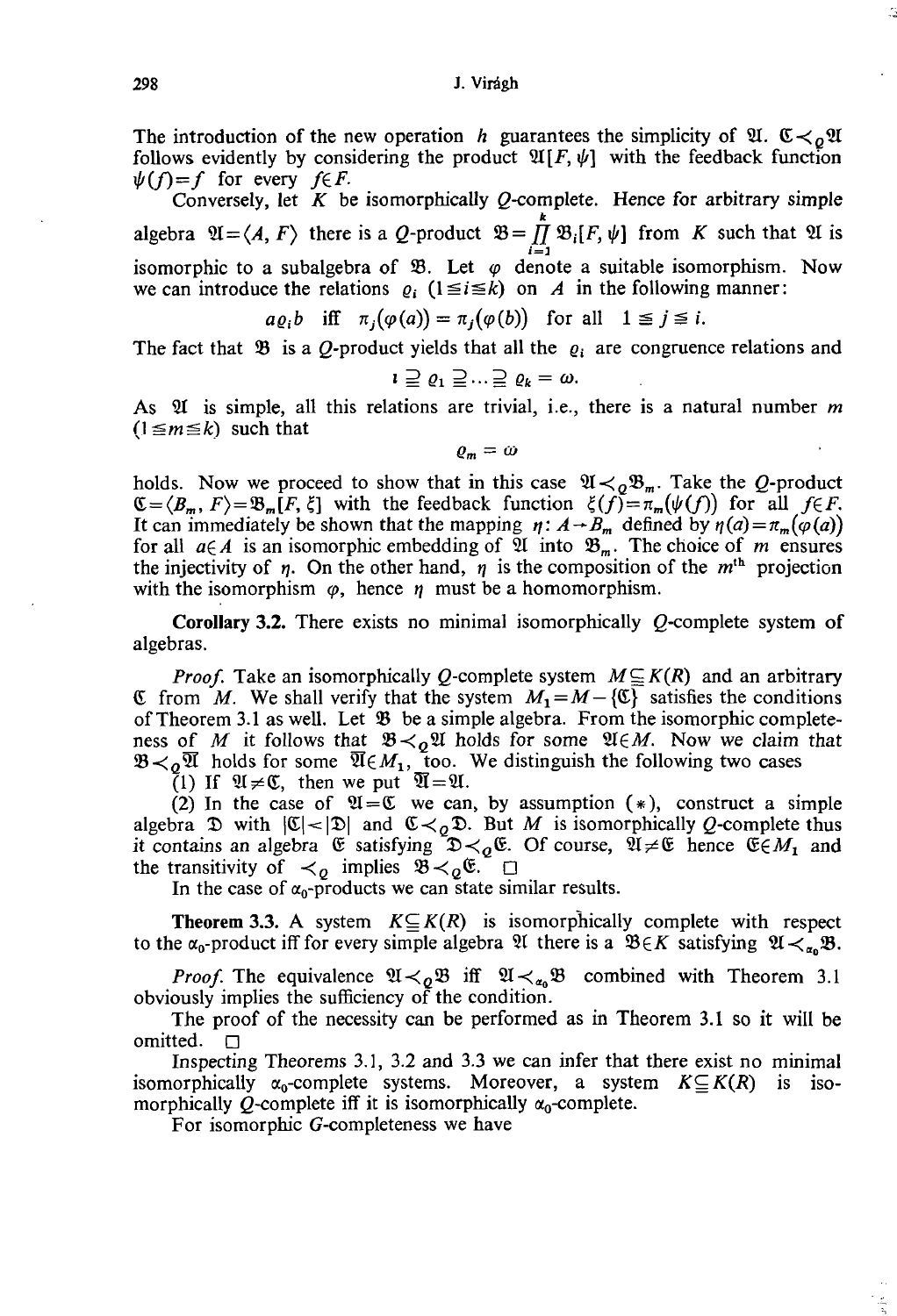**Theorem 3.4.** A system  $K \subseteq K(R)$  is isomorphically complete with respect to the general product iff *K* contains an algebra  $\mathfrak{A} = \langle A, F \rangle$  having two distinct elements  $a_1$  and  $a_2$  such that for arbitrary  $r \in R$ ,  $a \in \{a_1, a_2\}$  and  $a \in \{a_1, a_2\}$  there exists an  $f \in F_r$ , satisfying  $f^{\mathfrak{A}}(a) = a$ .

*Proof.* Suppose that *K* is isomorphically G-complete. Let  $\mathfrak{B} = \langle \{b_1, b_2\}, G \rangle$ be an algebra such that for all  $r \in R$ ,  $\overline{b} \in B$  and  $\mathbf{b} \in \{b_1, b_2\}$  there exists a  $g \in G_r$ with  $g^{35}(b) = b$ . Because of the G-completeness of  $\overrightarrow{K}$  there is a G-product  $\mathfrak{A} =$ *k*   $= \iint \mathfrak{A}_i[G, \psi]$  from *K* and a subalgebra  $\mathfrak{A}$  of  $\mathfrak{A}$  satisfying  $\varphi(\mathfrak{B}) = \mathfrak{A}$  under **¡=i**  a suitable isomorphism  $\varphi$ . Let  $(a_1, ..., a_k)$  and  $(a_1, ..., a_k)$  be the  $\varphi$ -image of  $b_1$ and  $b_2$ , respectively. Because of  $b_1 \neq b_2$  an index *j* satisfying  $a'_j \neq a''_j$  can be selected. We shall prove that in this case the algebra  $\mathfrak{A}_i$  fulfils the conditions of the Theorem. To this end take an  $r \in R$ ,  $a \in \{a'_i, a''_i\}$ , and  $a \in \{a'_i, a''_i\}$ . The algebra B satisfies the requirements of the Theorem as well. Hence it can be given a  $g \in G_r$ ,  $b \in B$  and  $b \in B$ <sup>*r*</sup> with the properties  $g^{g}(b) = b$ ,  $\pi_j(\varphi(b)) = a$  and  $(\pi_j(\varphi(b_1)), \dots$  $\ldots$ ,  $\pi_l(\varphi(b_r))$  = **a**. From these equalities we can conclude that the operation  $f =$  $=\psi^{(j)}(\varphi(b),g) \in F_r^j$  satisfies  $f^{\mathfrak{A}_j}(a) = \mathbf{a}$ .

Now assume that the elements  $a_1, a_2$  of the algebra  $\mathfrak{A} = \langle A, F \rangle \in K$  meet the requirements of the Theorem. Take an arbitrary algebra  $\mathfrak{B} = \langle B, G \rangle$ . Choose an injective mapping  $\varphi$ :  $B \rightarrow \{a_1, a_2\}^k$  for a suitable  $k \in N$ , and construct the G-product  $\mathfrak{C} = \prod_{i=1}^{n} \mathfrak{A}_{i} [G, \psi]$  where  $\mathfrak{A}_{i} = \mathfrak{A}$  (*i*=1, ..., *k*). For all  $\mathbf{c} = (c_1, ..., c_k) \in A^k$ ,  $r \in R$  and  $g \in G_r$  let  $\psi(c, g) = (f^1, ..., f^k)$  be defined for all  $i = 1, ..., k$  by

$$
f^{i} = \begin{cases} \text{an} & f \in F_r \text{ satisfying } f^{\mathfrak{A}}(c_i) = (c_1^1, \dots, c_i^r), \\ \text{if } & \mathbf{c} = \varphi(b), \quad g^{\mathfrak{B}}(b) = (b_1, \dots, b_r) \quad \text{and} \quad \varphi(b_j) = (c_1^j, \dots, c_k^j) \\ \text{for } & j = 1, \dots, r, \\ \text{an arbitrary element from } F_r \text{ otherwise.} \end{cases}
$$

By virtue of this definition of the feedback function  $\psi$  an easy computation shows that  $\varphi$  is an isomorphic embedding of  $\mathfrak{B}$  into the product  $\mathfrak{C}$ .  $\Box$ 

By Theorem 3.4, there exists an algorithm to decide for arbitrary finite  $K \subseteq K(R)$ whether *K* is isomorphically complete with respect to the general product.

Turning to the problem of homomorphic G-completeness we give a rephrased version of the known result from [8] for the case  $R = \{1\}$  i.e., for unoids.

**Proposition 3.5.** A system  $K \subseteq K({1})$  is homomorphically complete with respect to the general product iff *K* contains a unoid  $\mathfrak{A} = \langle A, F \rangle$  having an element *a*, two operational symbols  $f_1, f_2$  and two polynomials  $p_1, p_2$  satisfying

$$
a_1 = f_1(a) \neq f_2(a) = a_2
$$
  

$$
p_1(a_1) = p_2(a_2) = a.
$$

This proposition implies that every minimal homomorphically G-complete system in  $K({\{1\}})$  is a singleton. The subsequent constructions show that this situation is bounded to the case *R=* {1}.

and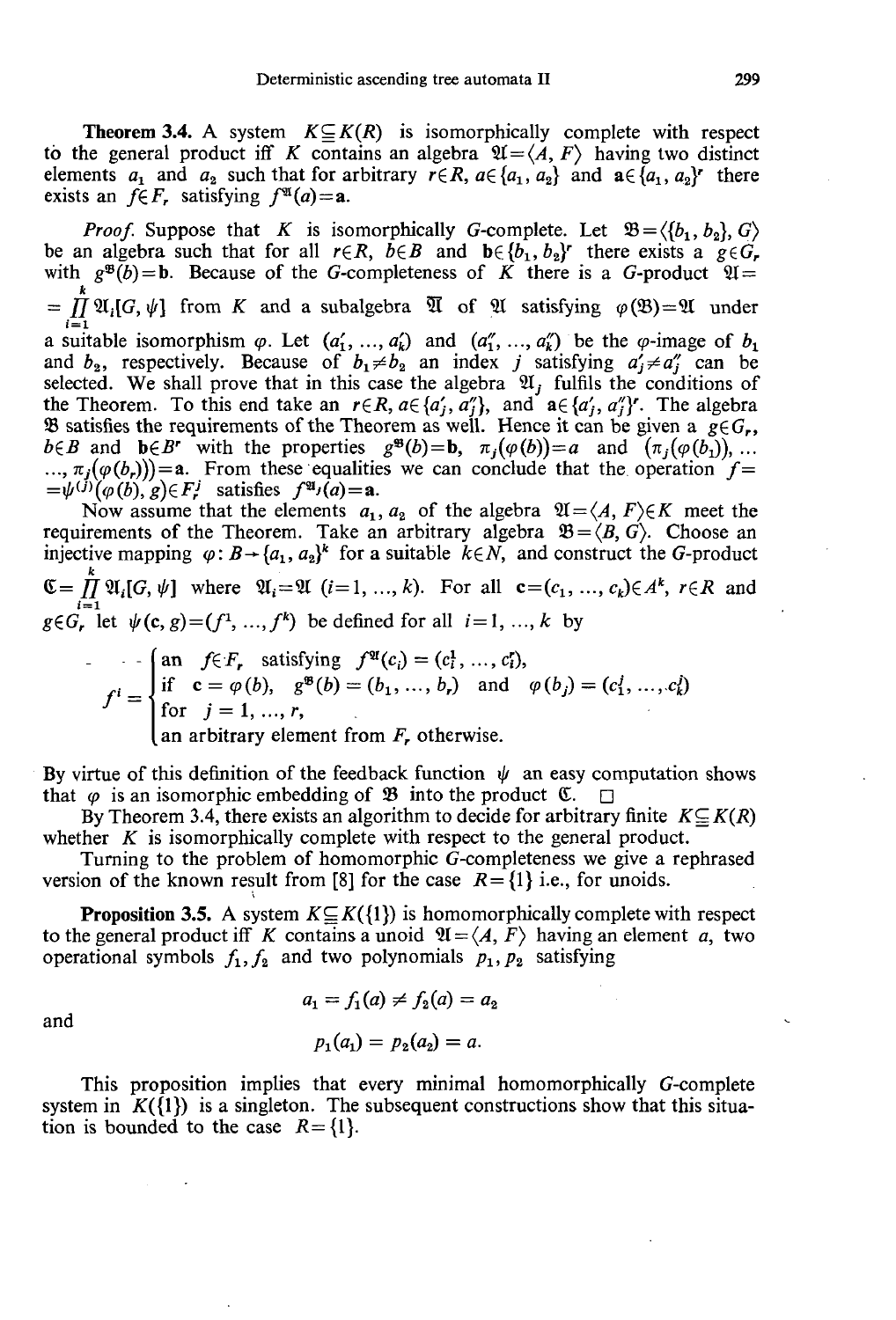Let  $R = \{r_1, ..., r_i\} \neq \{1\}$  be an arbitrary rank type. For every  $r \in R$  and  $1 \leq j \leq r$  take a two-element algebra  $\mathfrak{A}_{rj} = \langle \{a_{rj}^1, a_{rj}^2\}, F^{rj} \rangle$  having for every  $(m, n) \in \mathfrak{A}_{rj}$  $\in \{1, 2\}^2$  exactly one *r*-ary operational symbol  $f_{mn} \in F_r^j$  such that

(\*)  

$$
f_{mn}(a_{rj}^k) = \begin{cases} j^{th} & \text{if } k = m \\ (a_{rj}^m, ..., a_{rj}^n, ..., a_{rj}^m) & \text{if } k = m \\ (a_{rj}^k, ..., a_{rj}^k) & \text{otherwise} \end{cases}
$$

and

$$
(*)\qquad g(a_{rj}^m) = (a_{rj}^m, \ldots, a_{rj}^m) \quad \text{for all } a_{rj}^m \in A_{rj}, \quad g \in F^{rj} \quad \text{and} \quad g \notin F_r^{rj}
$$

hold.

**Lemma 3.6.** The system  $K = \{ \mathfrak{A}_r | r \in R, 1 \leq j \leq r \}$  is homomorphically Gcomplete and minimal.

*Proof.* Let  $\mathfrak{C} = \langle \{1, 2\}, F \rangle \in K(R)$  be an algebra satisfying

$$
F = \bigcup (\{f_{st}|s\in\{1,2\}, t\in\{1,2\}^r\}|r_i\in R)
$$

and

$$
f_{\text{st}}(k) = \begin{cases} \mathbf{t} & \text{if } s = k \\ \frac{(s, \dots, s)}{r_i \text{ times}} & \text{otherwise} \end{cases}
$$

for all  $r_i \in R$  and  $f_{st} \in F_{r_i}$ .

Since the system  $\{\mathfrak{C}\}\$  is isomorphically G-complete to prove our lemma it is enough to show  $\mathfrak{C} \in H_G(K)$ . To this end take the *G*-product  $\mathfrak{A} = \langle A, F \rangle =$ =  $\iint_{r \in R} \mathfrak{A}_{rj}[F,\psi]$ . If  $a \in A$  then let  $v(a)$  denote the sum of the upper indices oc- $1 \leq j \leq r$ 

curring in a. For all  $r_i \in K$ ,  $f_{st} \in F_r$ ,  $\mathfrak{A}_{r} \in K$  and  $\mathfrak{a} \in A$ ,  $\psi$  corresponds to  $f_{st}$  the operation  $f_{s\nu} \in F_{r_i}^{\prime\prime}$  where

$$
v = \begin{cases} \pi_j(\mathbf{t}) & \text{if } r_i = r \text{ and } (-1)^{v(\mathbf{a})} = (-1)^s, \\ s & \text{otherwise.} \end{cases}
$$

Define the mapping  $\varphi$ :  $A \rightarrow \{1, 2\}$  in the following way:

$$
\varphi(a) = \begin{cases} 1 & \text{if } v(a) \text{ is an odd number,} \\ 2 & \text{otherwise.} \end{cases}
$$

Now, using the previous definition of  $\psi$ , it can be proved that  $\varphi: \mathfrak{A} \rightarrow \mathfrak{C}$  is a homomorphism.

Take an arbitrary algebra  $\mathfrak{A}_n \in M$ . By virtue of the construction of M it is evident that  $\mathfrak{A}_{sj} \in M$  and  $(s, j) \neq (r, i)$  implies for all  $f \in F_r^{\{s\}}$  and  $a \in A_{sj}$ ,  $\pi_i(f(a)) = a$ . From this assumption it follows directly that the system  $K-\{\mathfrak{A}_{ri}\}\$  is not homomorphically G-complete.  $\square$ 

By similar methods one can prove